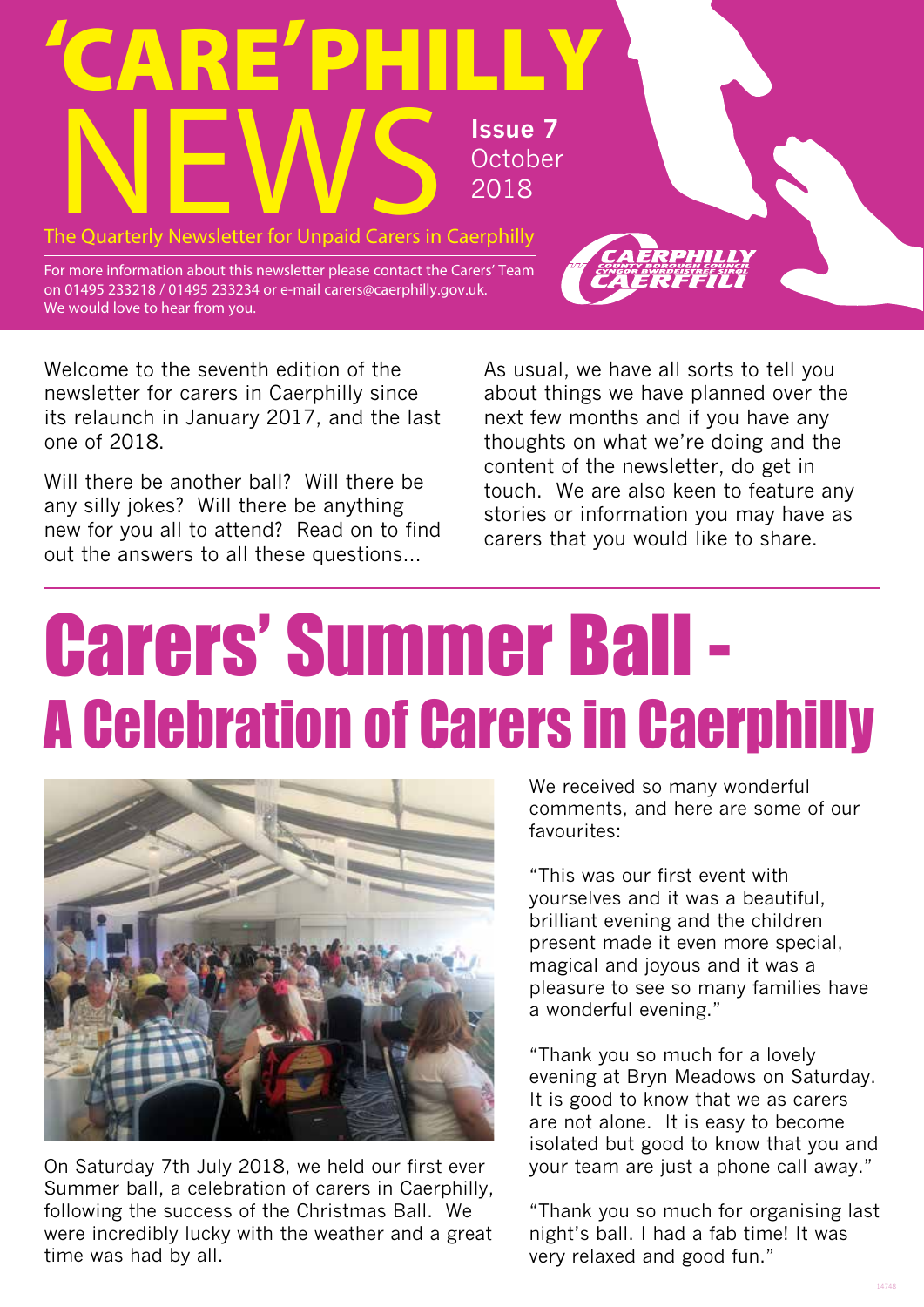### Carers' Vision 2019

Some of you kindly gave up your time to come along to our consultation day on Friday 29th June 2018 at Shappelle's and gave us a great start for our vision. All the ideas and information was incredibly useful and we will keep you up to date with progress in future newsletters.

### Upcoming Events and Activities

We hope you all enjoy coming along to our activities and events as much as we enjoy seeing you all have a nice time, and hopefully there will be something for everyone this quarter.

Although this is what we have booked so far, more events and activities get added as time goes on, so it's always best to check on our Facebook group or the website to see the most up to date list. Or just simply get in touch with us if you don't have access to the internet.

#### **NEW! YOGA TASTER SESSIONS** – We

have booked six taster sessions at Libanus Lifestyle, Blackwood from Thursday 18th October 2018 for six weeks. The sessions will start at 2pm and last for an hour. Please get in touch to request a place.

Cinema evenings: We've organised a few of these which were very well attended so look out for more, or contact us to find out when our next ones will be, or even if you have any specific requests for dates or films.

Sunday 14th October 2018 at 2pm - Carers' Afternoon Tea at Mckenzies Café Bar, Blackwood.

Wednesday 17th October 2018 at 6pm – Carers' two course dinner at the Farmer's Arms, Old Brewery Lane, Rhymney.

Friday 26th October 2018 at 7pm – Carers' ghost tour of Llancaiach Fawr, Nelson.

Thursday 1st November 2018 at 6pm – Carers' Curry Buffet at Bengal Cymru, Commercial Street, Risca.

Wednesday 14th November 2018 from 10am until 2pm – Regional Carers Event, The Riverfront Theatre, Newport.

Thursday 15th November 2018 at 7:30pm Tickets for Wicked at Wales Millennium Centre. Tuesday 20th November 2018 at 10:30am, lunch at 1:30pm – Spa day for ten carers at Bryn Meadows Golf & Spa, Maesycwmmer. (Please note, priority will be given to those carers that have not been given places previously.)

Friday 30th November 2018 from 10:30am to 2pm – Carers' Rights Day at the Maes Manor, Blackwood. Information stalls, entertainment, food, drinks and more! Let us know if you'd like to come so we have an idea of numbers.

Thursday 6th December 2018 from 6pm, dinner served at 6:30pm – Christmas Ball at Bryn Meadows Golf & Spa, Maesycwmmer. We should be able to accommodate everyone but please let us know by e-mail or telephone that you wish to come so we have an idea of numbers.

Wednesday 12th December 2018 at 6pm – Panto! Peter Pan at the Blackwood Miner's Institute - relaxed performance. (Relaxed performances are open to everyone, but the environment has been specifically adapted for families with children with an Autistic Spectrum Condition, individuals with sensory and communication disorders, those with learning disabilities and anyone who would benefit from a more relaxed environment.)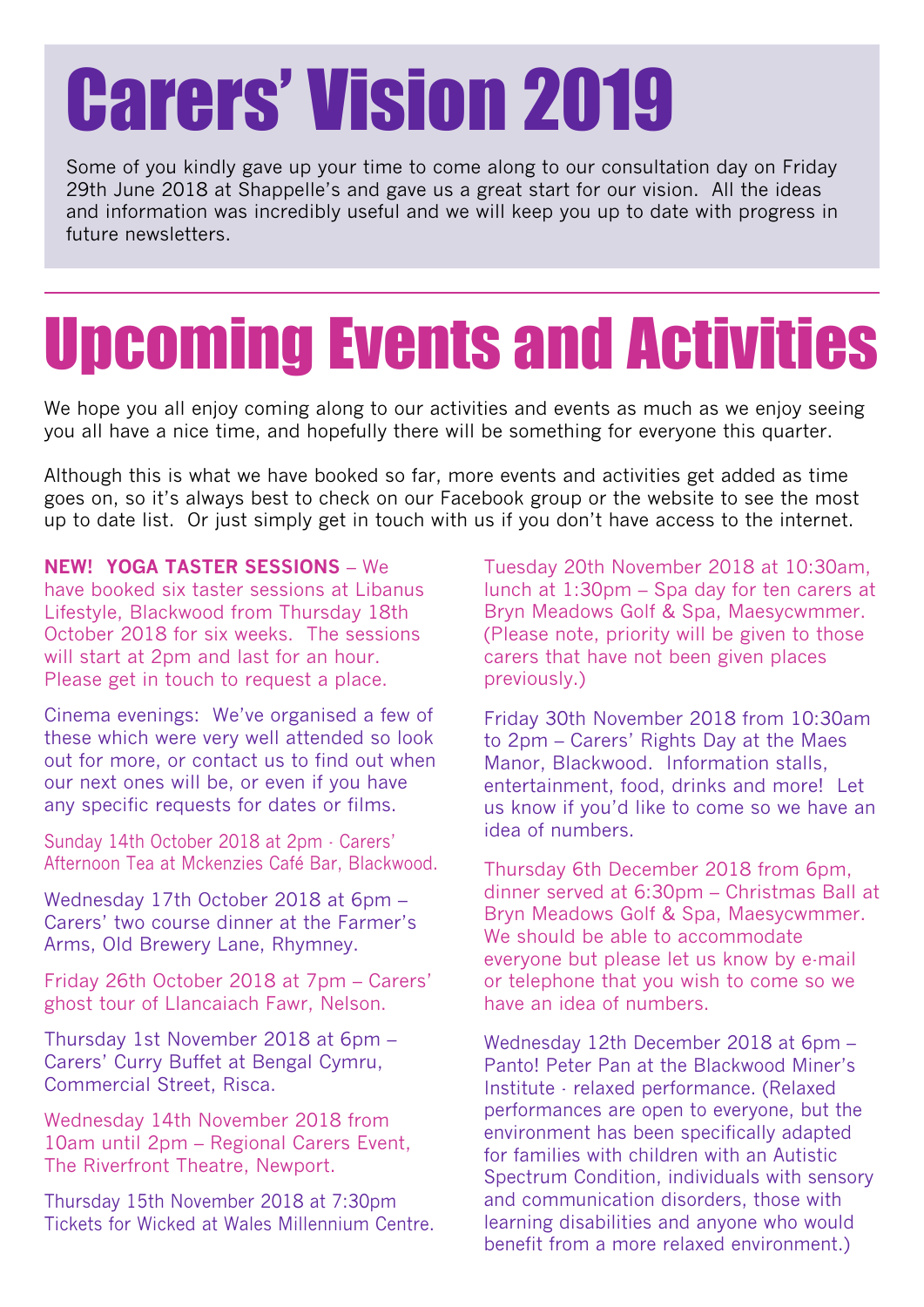### **Continued**



Wednesday 12th December 2018 at 8:30am – Christmas Shopping Trip to Birmingham Bullring. First pick up at 8:30am in Blackwood (bus stop opposite Blackwood Miners' Institute), then 8:45am in Maesycwmmer (outside shops), then 9am in Caerphilly (outside Pontygwindy pub). Leaving Birmingham at 6pm.

Saturday 15th December 2018 at 2pm – Panto! Peter Pan at the Blackwood Miner's Institute.

Monday 17th December 2018 at 10:30am, lunch at 1:30pm – Spa day for ten carers at Bryn Meadows Golf & Spa, Maesycwmmer. (Please note, priority will be given to those carers that have not been given places previously.)

#### **NB. IF YOU PUT YOUR NAME DOWN FOR SOMETHING AND WE DON'T LET YOU KNOW YOU'VE BEEN SUCCESSFUL, PLEASE ASSUME YOU HAVEN'T GOT A PLACE.**

All these activities are paid for to show our appreciation of carers and the hard work they do. We do always try to ensure that everyone showing an interest gets a

Wednesday 16th January 2019 at 10:30am, lunch at 1:30pm – Spa day for ten carers at Bryn Meadows Golf & Spa, Maesycwmmer. (Please note, priority will be given to those carers that have not been given places previously.)

Thursday 21st February 2019 at 10:30am, lunch at 1:30pm – Spa day for ten carers at Bryn Meadows Golf & Spa, Maesycwmmer. (Please note, priority will be given to those carers that have not been given places previously.)

Limited places are available to most activities and events but we do try and share these out fairly. To enquire about any of them, please get in touch.



chance to attend at least one event or activity.

While we know that things happen that sometimes mean you are unable to come on the day, where possible, please do let us know as soon as you know you cannot come as we can then offer precious places to other carers.

# Quiz Night

In July, we tried to start up a team at a monthly quiz night which was only attended by two of us, although the torrential rain probably didn't help! Despite being low

on numbers, we didn't come last (in fact, thanks to Sian, the team did quite well – Geraldine offered very little in the way of knowledge!)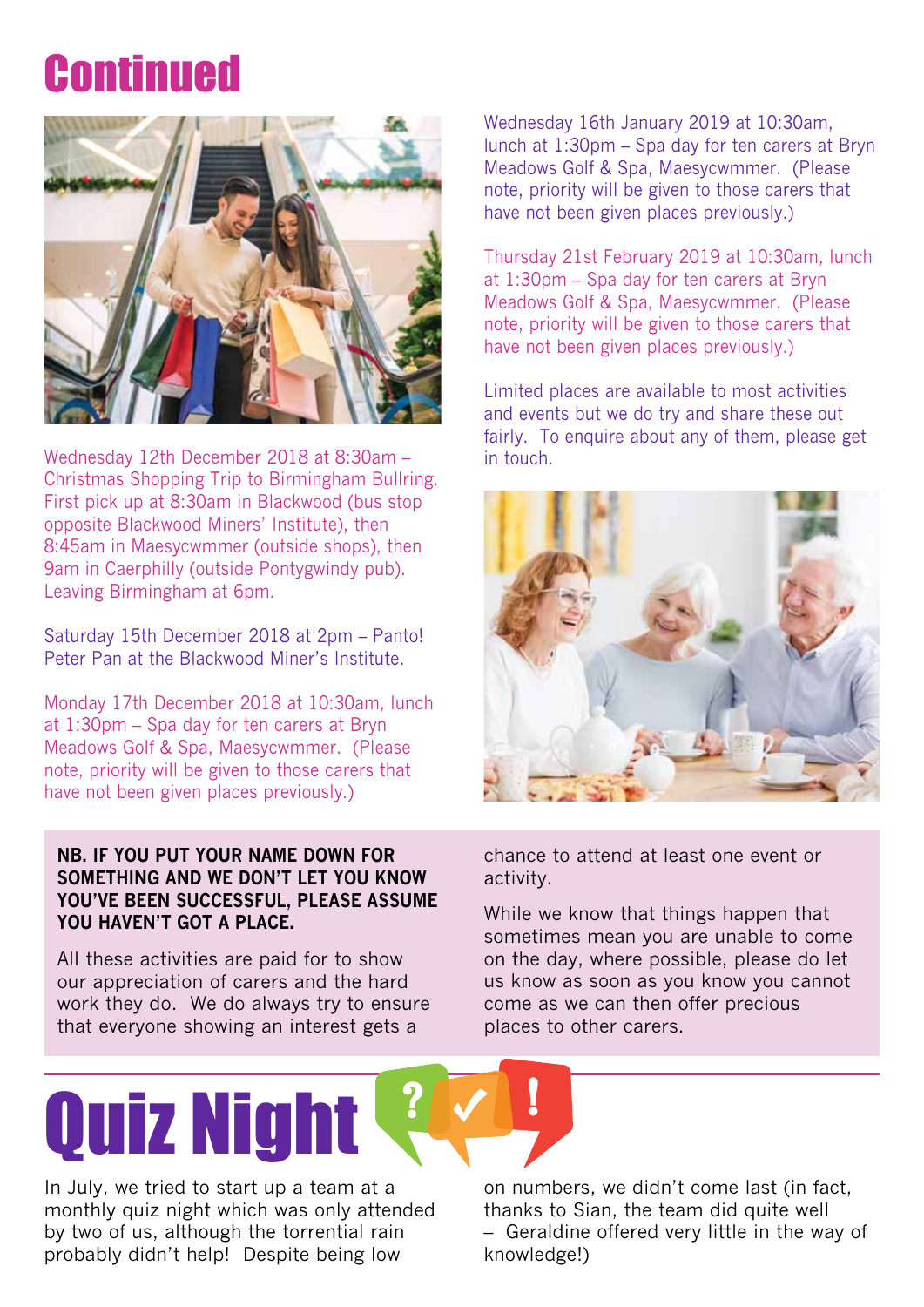## Carers' Assessments

A carer's assessment is your opportunity to tell us about your situation. You can tell us what you do, how caring affects you and what help you would like.

Sometimes, carers worry about talking to us because of loyalty, guilt, fear of not coping, or pride. Please don't let these feelings stop you contacting us. By letting us know your

situation, we can make sure you receive information and advice that could be helpful to you.

You can request a carer's assessment by calling the Information, Advice and Assistance Team on 0808 100 2500 or by e-mailing asdit@caerphilly.gov.uk





Here are the details of the groups we currently run. This is your chance to speak to us and others who have experience of a caring role. Even though each group meets for an hour and a half, please just feel free to drop in for as long as you want.

#### **Bargoed**

The Bargoed carers group will meet on the fourth Wednesday of the month from 2pm – 3:30pm in Bargoed Library.

Upcoming dates are:

- Wednesday 24th October 2018
- Wednesday 28th November 2018

#### **Blackwood**

The Blackwood carers group will meet on the last Tuesday of the month from 1pm – 2:30pm in the Sirhowy (Wetherspoon's), Blackwood.

Upcoming dates are:

- Tuesday 30th October 2018
- Tuesday 27th November 2018

#### **Caerphilly**

The Caerphilly carers group will meet on the first Friday of the month from 2pm – 3:30pm in Caerphilly Library.

Upcoming dates are:

- Friday 5th October 2018
- Friday 2nd November 2018

#### Risca

The Risca carers group will meet on the second Thursday of the month from 2pm – 3:30pm in The Commercial, Risca.

Upcoming dates are:

- Thursday 11th October 2018
- Thursday 8th November 2018

As usual, there will be no group meetings in December due to the Christmas Ball, however you are more than welcome to meet up without us. Normal service will resume in January 2019.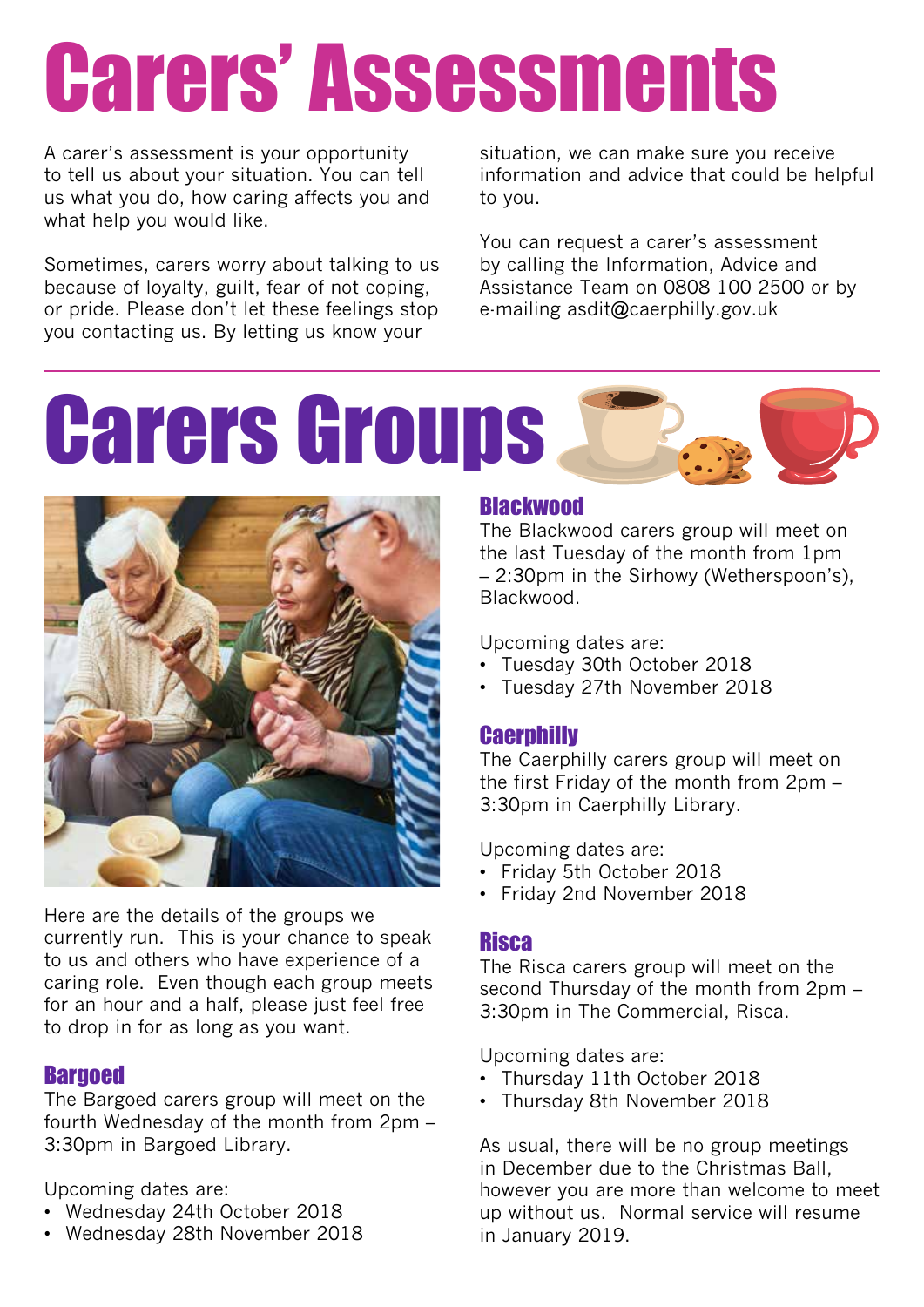

www.Dewis Wales

I'm Alex Jones and I'm the Regional Dewis Coordinator for Gwent.

Dewis is the national directory for wellbeing information in Wales. It has been endorsed by all Directors of Social Services and adopted by all 22 local authorities in Wales.

There has been a large effort placed on populating Dewis with information before it has been heavily advertised. It has now successfully launched and is live on a national scale since July 2018. Ongoing work includes the merging of existing directories and information portals to Dewis.



Dewis can be accessed here: www.dewis.wales

### Stroke Association "Community Steps" Project

#### **NEW PROJECT TO HELP BUILD A STRONGER STROKE COMMUNITY**





Many more stroke survivors and their carers across Wales will be now able to receive additional support to help with their recoveries, thanks to the launch of a brand new project 'Stroke Community Steps' run by the Stroke Association.

The four-year project funded by the Big Lottery Fund aims to enable people affected by stroke to access community facilities and activities, such as accessible golfing sessions, sailing and art classes. The project also aims to increase the public's understanding and awareness of stroke and the needs of those affected by it.

At a meeting in Caerphilly on 12 September, Lauren Heath, the project's officer covering the county, looks forward to hearing from people affected by stroke to determine the support that they need to leave the house, to be more active and to rebuild their confidence after such a lifechanging event. Carers are also welcome to attend to discuss how the project can support them.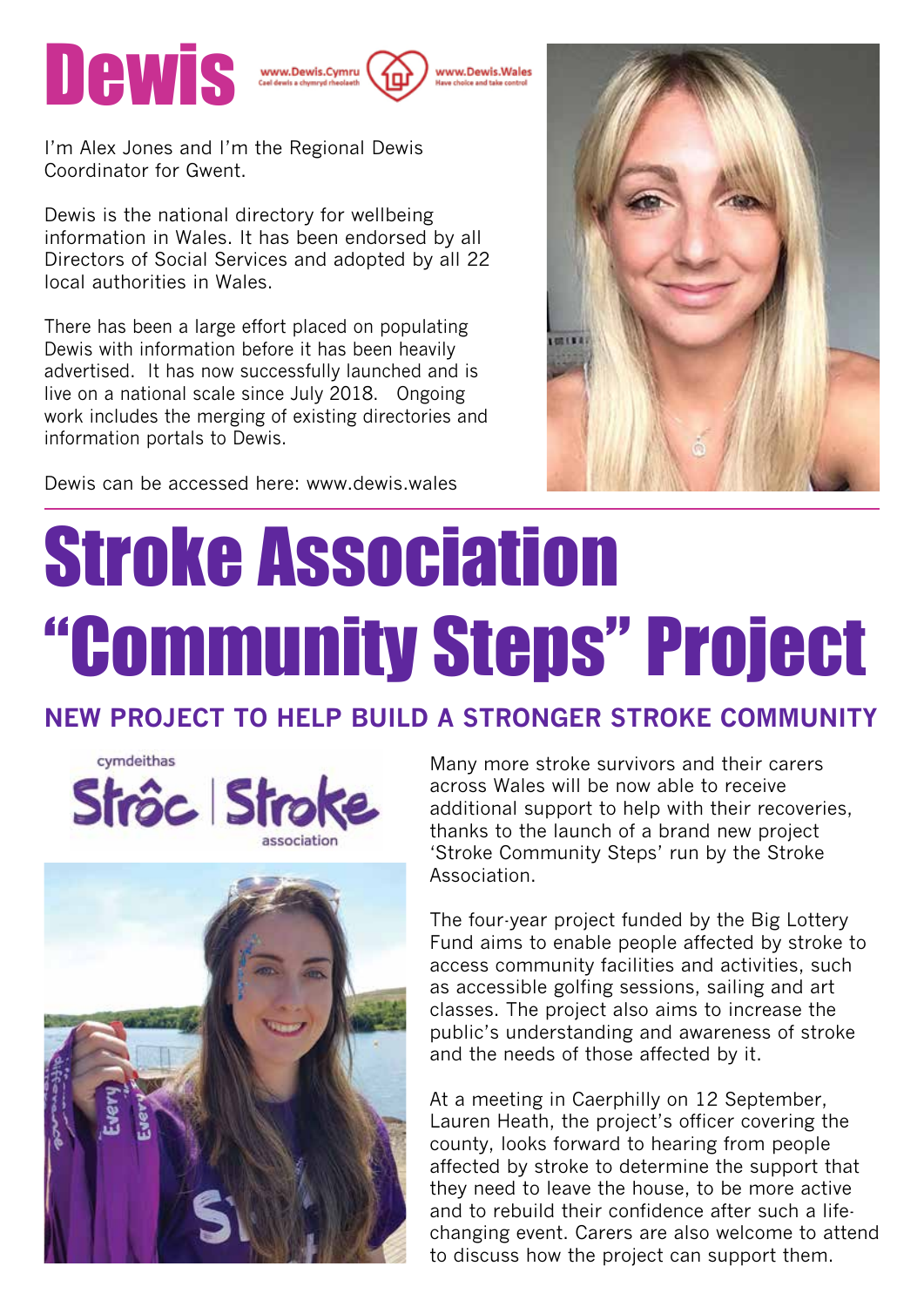### **Continued**

Lauren Heath said:

"Many stroke survivors need support to get back out into their communities so that they don't end up prisoners in their own homes.

"Through the 'Stroke Community Steps' project we now plan to offer that support, be it getting out for a golfing session or meeting up with other stroke survivors like themselves. We're also here for the carers of stroke survivors and we'll be working with them directly to understand their needs."

Bethan Milner's husband Aaron had the first of several strokes when he was 35, in 2015. Mother of four Bethan hopes the project will help her to meet others who are dealing with the demands of everyday family life and the challenges of returning to employment.

Bethan said:

"Aaron has often said it would be great to hang out and interact with more people his own age. I'm also hoping to meet other carers so that we can share stories, advice

and tips on things like going back to college or getting back into work.

"Once Aaron gets the support he needs to get fitter, he wants to volunteer. I also want to offer my support to other people like us, as they rebuild their life after stroke." One activity already organised in the Caerphilly area are the New to Golf sessions at the Bryn Meadows Resort, funded by Wales Golf and the Sports Foundation for the Disabled which welcome both stroke survivors and their carers.

Speaking about the project, Rachel Richards, Funding Officer at the Big Lottery Fund, said:

"We believe that 'Stroke Community Steps' will make such a difference to the lives of so many people in communities across Wales, and it's projects like this that deliver on our promise to use National Lottery funding to regenerate and revitalise communities, tackle disadvantage head on and leave a lasting legacy."

To find out more about the project, please visit www.stroke.org.uk/communitysteps

### Feedback

Once again, we've been so honoured to have more positive feedback since we last wrote out – especially in relation to the spa days, which have been extremely popular. We're always looking for ways to improve, new things to do and are always happy to hear from carers, whether good or bad. Let us know what you think by calling, e-mailing, or popping along to one of our groups or activities.

We'd always like to know what carers would like from the team in the future, so all feedback will be gratefully received!

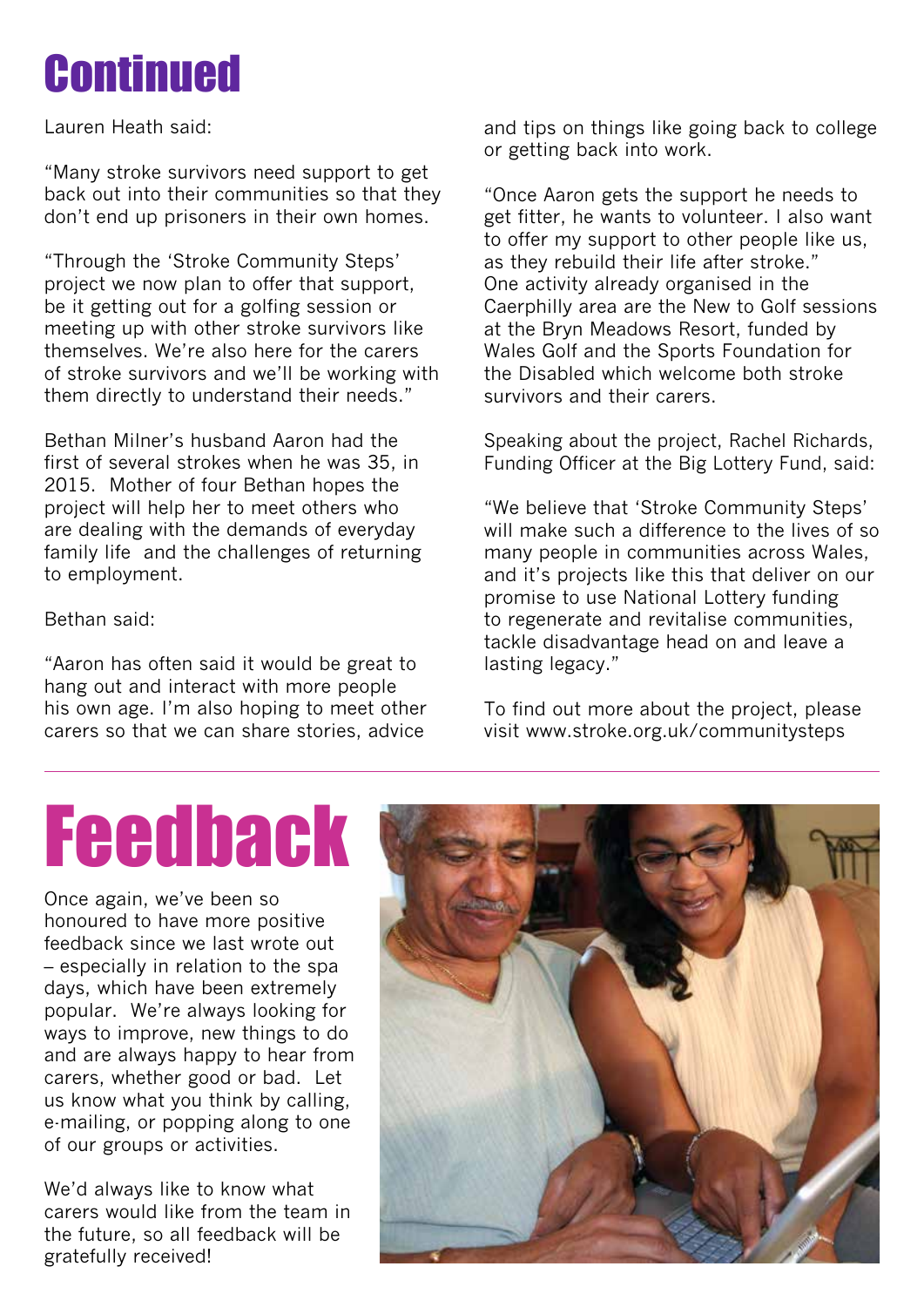## Young Carers

Barnardo's Young Carers Project provides support for young carers and young adult carers up to the age of 25 in the Caerphilly Borough. We are pleased to be working in conjunction with Barnardo's to fund and organise activities and events for young carers and their families, such as bowling, activity days and trips to Longleat and Oakwood.





Here are a couple of photos of young carers enjoying their day bodyboarding at the beach in August, facilitated by Caerphilly Adventure Group.

To contact Barnardo's please call 01633 615859 or e-mail: caerservices@barnardos. org,uk For more information, the website address is www.barnardos.org.uk

## Community Connectors

The Carers Team works closely with the Community Connectors in Caerphilly. If you would like to contact the Community Connectors, please get in touch on 0808 100 2500 and ask for the Community Connectors.

## Caerphilly Carers' Team

In case you are new to us, the team are: Hayley Jenkins, Carers Support Officer - 01495 233218 or 07808 779367 or e-mail jenkihl@caerphilly.gov.uk

Leanne Gallent, Carers Support Officer - 01495 233234 or 07872 418927 or e-mail gallel@caerphilly.gov.uk

Rachel Lowndes, Carers Support Officer - 07718 669188 or e-mail lowndrm@caerphilly.gov.uk

Geraldine Powell, Carers Coordinator - 01443 864658 or 07713 092795 or e-mail powelg4@caerphilly.gov.uk

We have lots of ways for you to contact us, please get in touch by e-mailing carers@caerphilly.gov.uk or keep up to date on Facebook (e-mail carers@caerphilly.gov.uk to be added to the group), Twitter (@CarerCaerphilly) or at www.caerphilly.gov.uk/carers.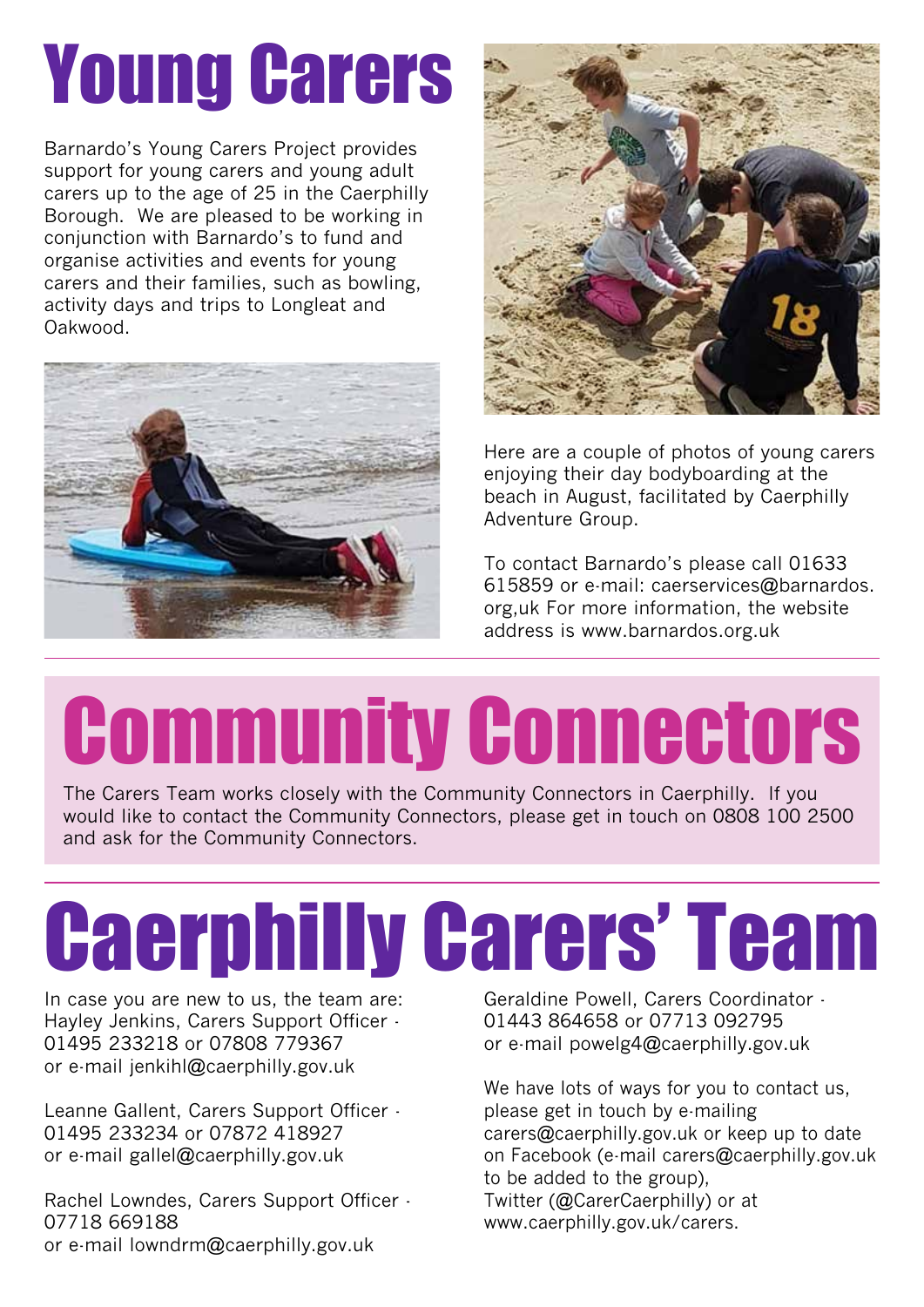### Useful Links

Here are some useful links that we thought you might be interested in too.

#### www.alzheimers.org.uk

Alzheimer's Society – information for people with a dementia. Facility on website to search for local services (click on "Local Information" on the left hand side of the home page).

#### www.ageuk.org.uk/cymru/gwent

Age Cymru Gwent offers lots of services for older people and their carers.

#### www.caerphillyover50.co.uk

Caerphilly 50 Plus Forum is an independent voluntary organisation run for the benefit of older people. Their aim is to improve the quality of life for the residents of Caerphilly Borough who are over 50. Their current focus is promoting age-friendly communities.

#### www.caerphillycr.co.uk

Care & Repair Caerphilly is an independent home improvement agency whose aim is to help older and vulnerable people live independently in their own homes for as long as possible. They are a non-profit making organisation and offer free practical advice and assistance on house repairs or improvements.

#### www.caerphillycareforcarers.co.uk

Care for Carers provide a respite care service for carers over the age of 16.

#### www.carersuk.org/wales

Carers Wales – lots of information and advice for carers on a range of topics.

#### www.ctsew.org.uk

Carers Trust South East Wales – lots of information and advice on a local basis for carers.

#### www.dewiscil.org.uk/advocacy

Dewis Advocacy provide an advocacy service for people with mental health issues and their carers.



#### www.jointlyapp.com

Jointly is an app that makes caring for someone a little easier, less stressful and a lot more organised by making communication and coordination between those who share the care as easy as a text message. You can access Jointly from anywhere.

#### www.stroke.org.uk

In Wales, around 7,000 people every year have a stroke, while nearly 65,000 people are living with the long term effects of stroke. The Stroke Recovery Service is a flexible and tailored service designed to support stroke survivors, their families and carers with recovery after a stroke.

#### http://www.wales.nhs.uk/

Find a dentist, optician, GP surgery or pharmacy – if you are not currently registered these services and need to, you can find them here (look for "Find Local Services" on the left hand side, enter your postcode and check the relevant box).

#### www.youngcarerstoolkit.co.uk

This young carers' toolkit is aimed at professionals across Health, Education and Social Services, who are identifying, and have contact with young carers and young adult carers.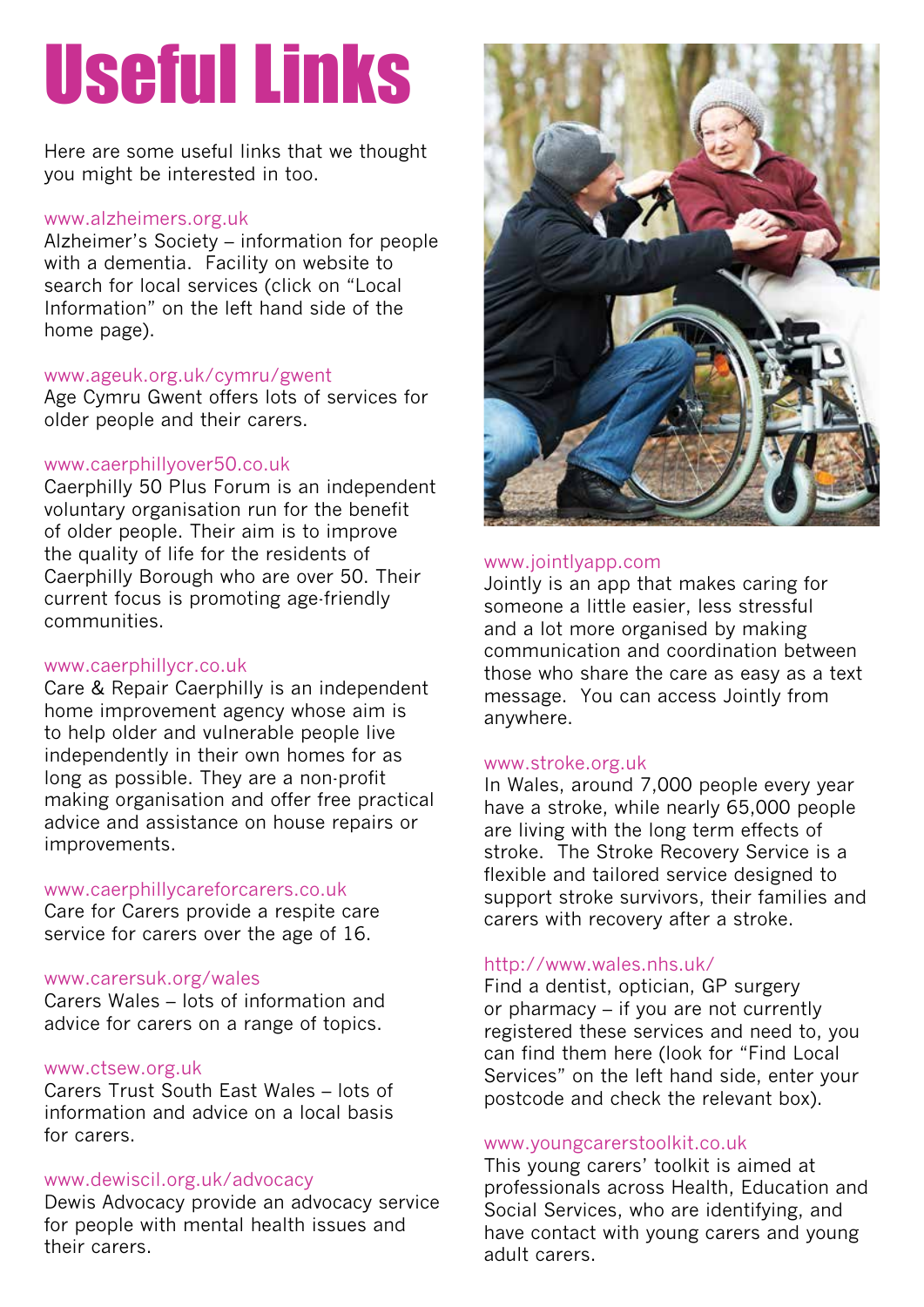### Recipe Corner

This edition's recipe comes from one of our carers, Charley. It's a simple but hearty dish that she has very kindly walked us through step by step.

#### Quick and Easy Cannelloni (Makes four to six servings)

#### **Ingredients:**

- 500 grams of minced beef (or alternative according to dietary preferences)
- 1 pack of cannelloni pasta tubes. (Tesco do a great value box for 55p and it tastes very good)
- 4 ounces of grated cheese (mature is better, but it's what you like that counts)
- Large jar of white sauce/lasagne white sauce
- Large jar of pasta sauce/ Bolognese sauce (if using one with herbs, garlic, etc. added then cut down the amount of garlic puree and pesto)
- 1 tin of chopped tomatoes (fully drained of juice)
- 2 large white onions.
- 2 teaspoons of garlic puree.
- 3 teaspoons of pesto (green)/fresh basil/dried basil from a jar.
- Salt and pepper to season.
- (1 fresh tomato sliced. Not essential, just for garnish)
- (Add whatever other herbs you like; it's your meal so have your own twist on it)

#### Equipment:

- Large saucepan or frying pan.
- Wooden spoon.
- Teaspoon for measuring.
- Knife for easing mixture into tubes.
- Sieve for draining mince.
- Large glass oven proof dish around the size of two A4 pieces of paper. (You can make up to 18 in one these)

#### Step one:

Pre heat your oven on gas mark Five, and 190 degrees Celsius if using electric. Peel and chop your onions into small rough pieces. Place your pan on a ring using a low heat and put your raw mince into the pan. Using your wooden spoon gently turn over the meat until it softly browns, this will only take a minute or two as you don't want the meat to fully cook yet. If your mince is very fatty, drain off the excess fat from the mince.

#### **Step two:**

Place your mince back into your pan and add your two teaspoons of garlic puree and pesto along with your salt and pepper give it a good stir until all the mixture is thoroughly coating the mince. Then add your onions.



#### **Step three:**

Ok, again put the pan on a medium heat and begin to add the drained tomatoes and the jar of pasta sauce. With your wooden spoon slowly stir the ingredient together until the mixture begins to just about come to the boil. Leave the mixture come to a full boil for a minute or two without stirring. Then bring the heat back down and let the mixture simmer for around twenty minutes, stirring every now and then.

#### **Step four:**

Take your mixture completely off the heat and allow it to cool down. Don't let it cool down completely as it is easier to spoon into the tubes while it is still at a runny consistency.

#### **Step five:**

Have a well-earned cuppa.

#### **Step six:**

Once the mixture has cooled down to touch safe heat, take your large oven dish. (Here is a tip for filling the cannelloni pasta tube. Place the tube upright in with the one of the ends directly onto the dish so it stands as a tower, then slowly spoon in some of the juice first) this part can be messy but it will taste great. Place the tubes laying flat in the dish once filled. Use a knife to push the contents into the tube if it gets stuck when spooning the mixture in. When you have filled the dish with rows of cannelloni tubes, you can then pour on the white sauce completely covering all the tubes. Finally sprinkle the grated cheese over the top of the white sauce. I like to garnish with tomatoes and pesto. Put in the oven and leave in for 35-45 minutes. If you're not sure if it's done, get a knife and push into the pasta and if it's soft or not resistant against the blade then it's ready.

This meal can feed up to five people with three tubes each. All depends on how big you like your portions. Good luck and enjoy a lovely Italian feast.